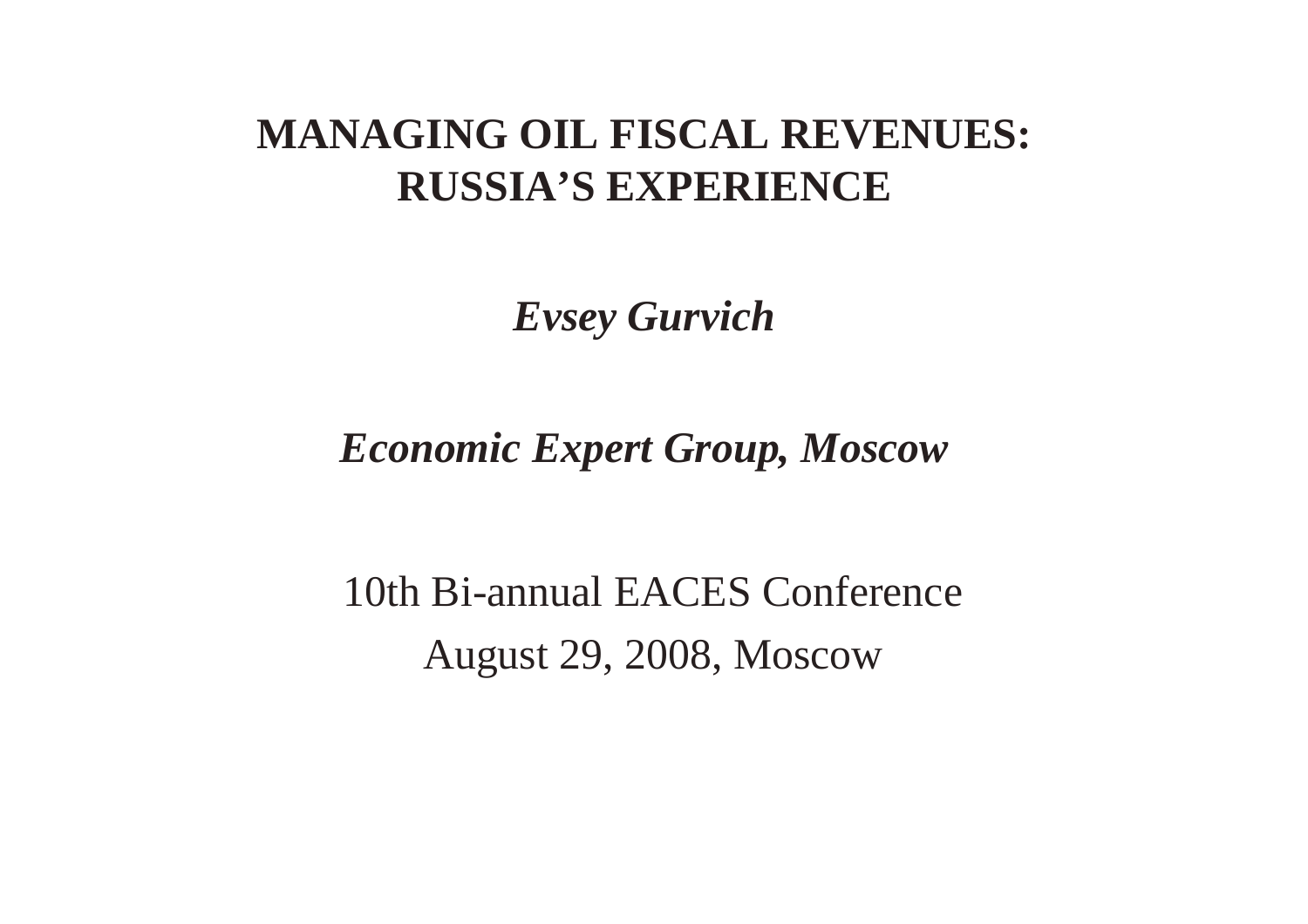### **Size of oil sector in % of GDP**

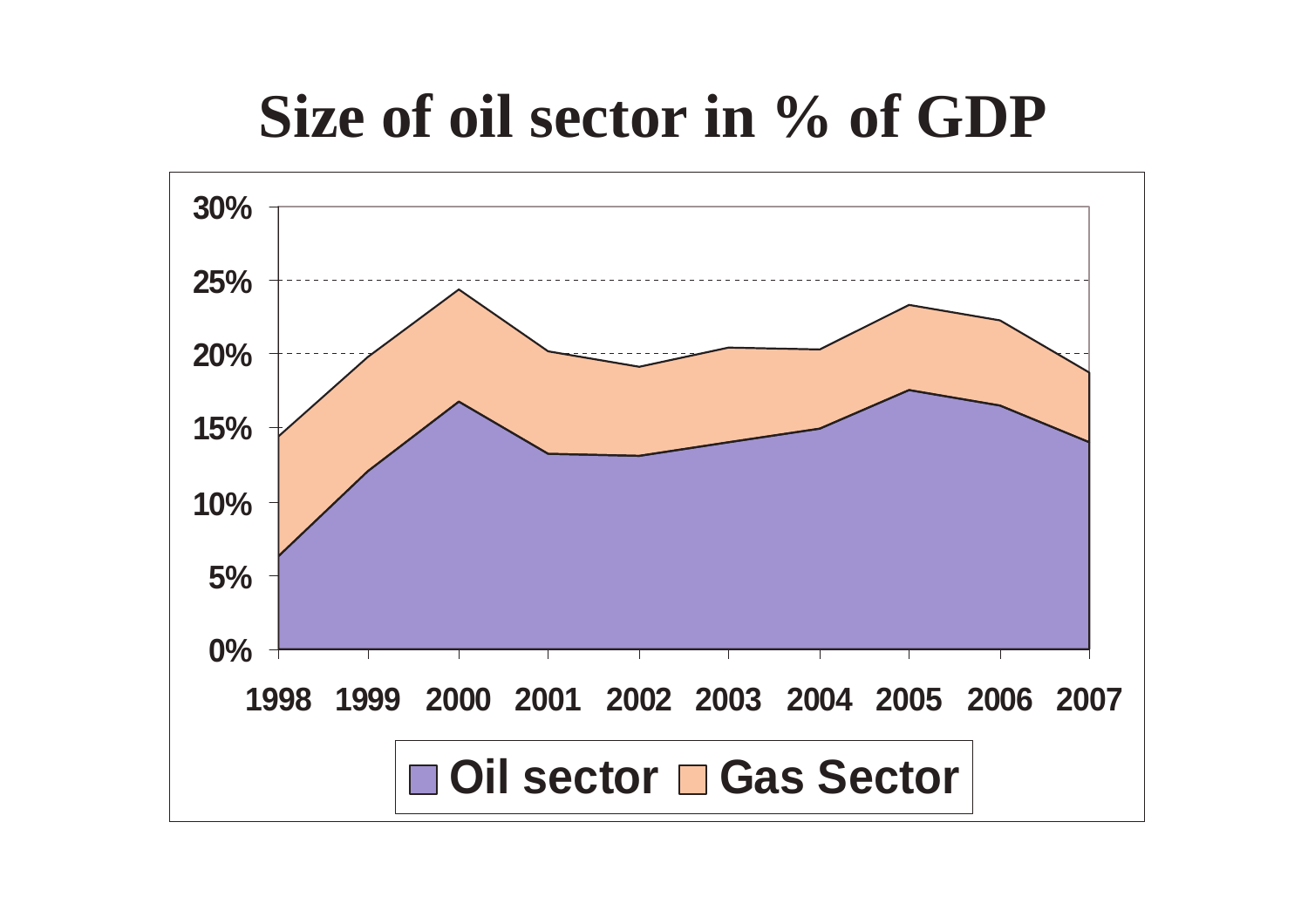#### **Oil GDP and Prices**

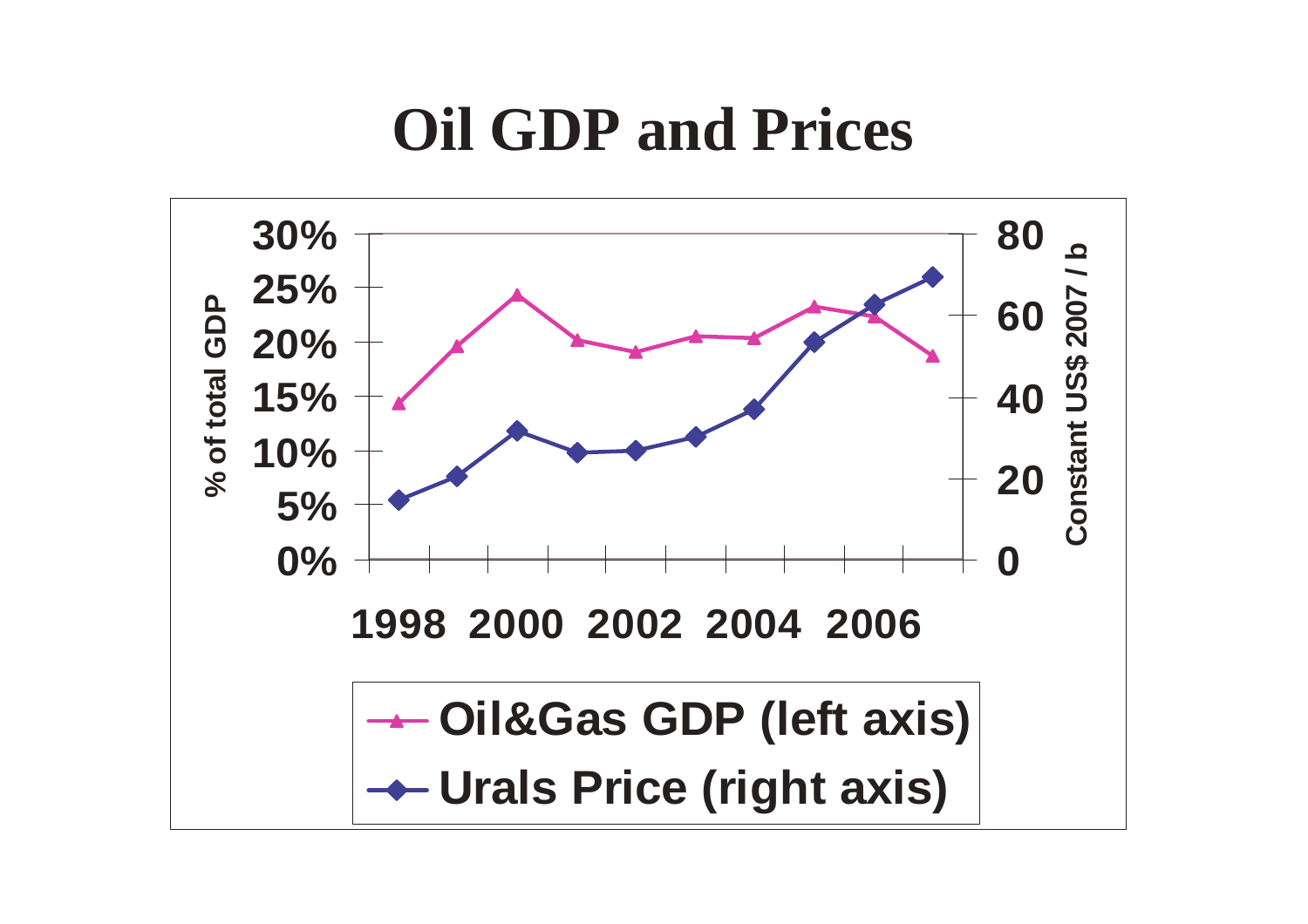#### **Real volume of oil and non-oil GDP, and real exchange rate (1998=100%)**

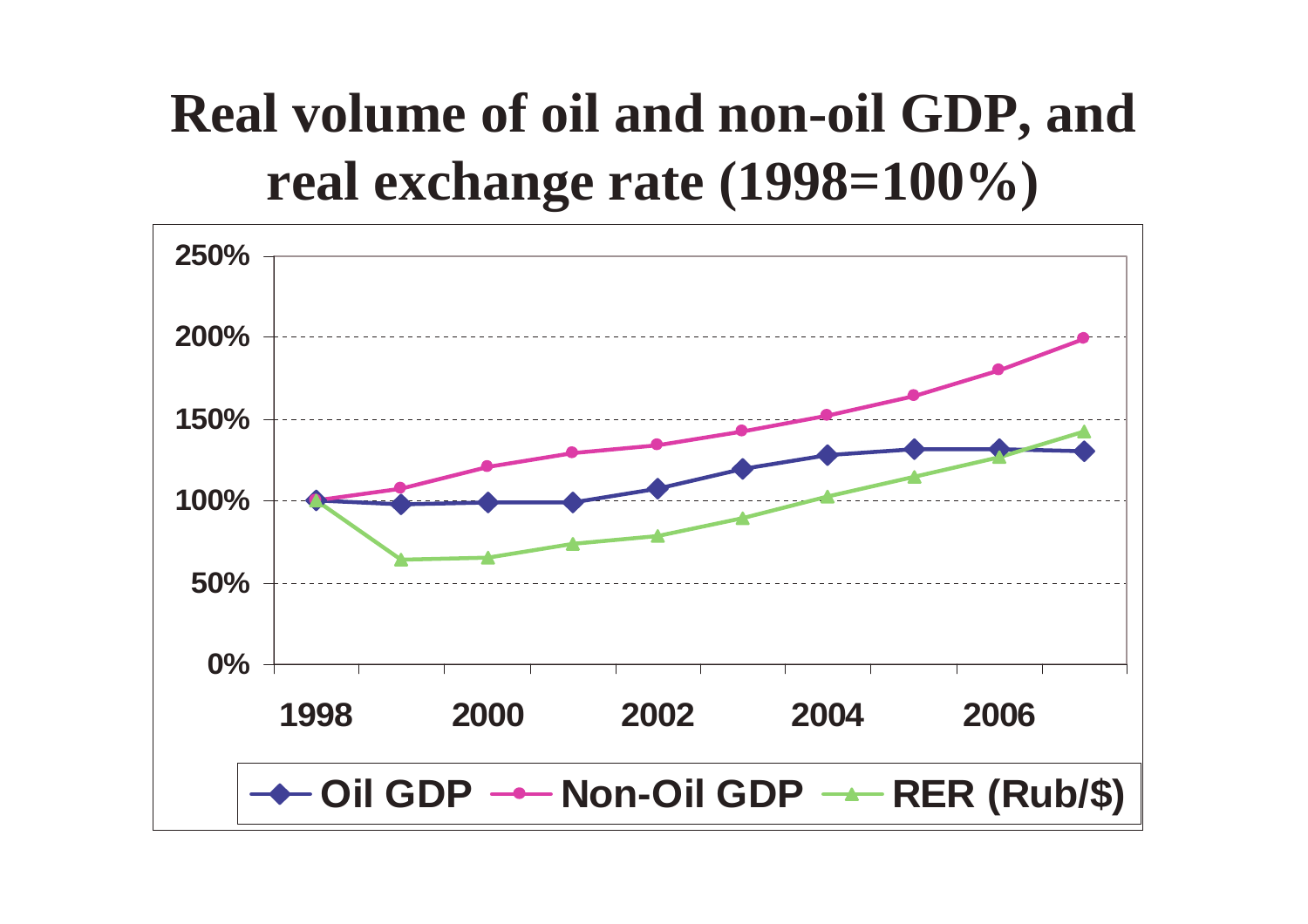### **Oil Sector in % of GDP (2007)**

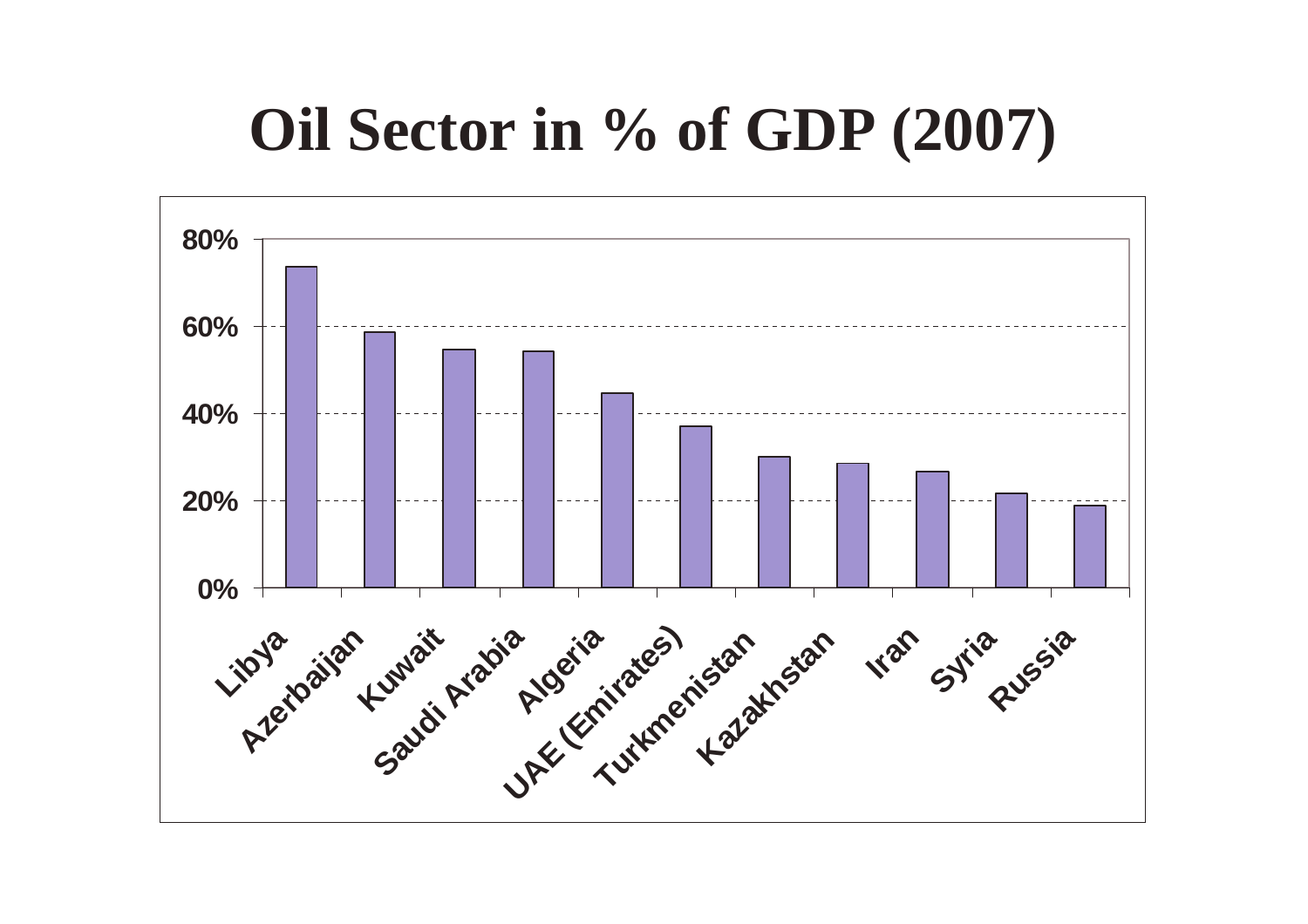### **Share of Oil Windfall gains taken to the budget**

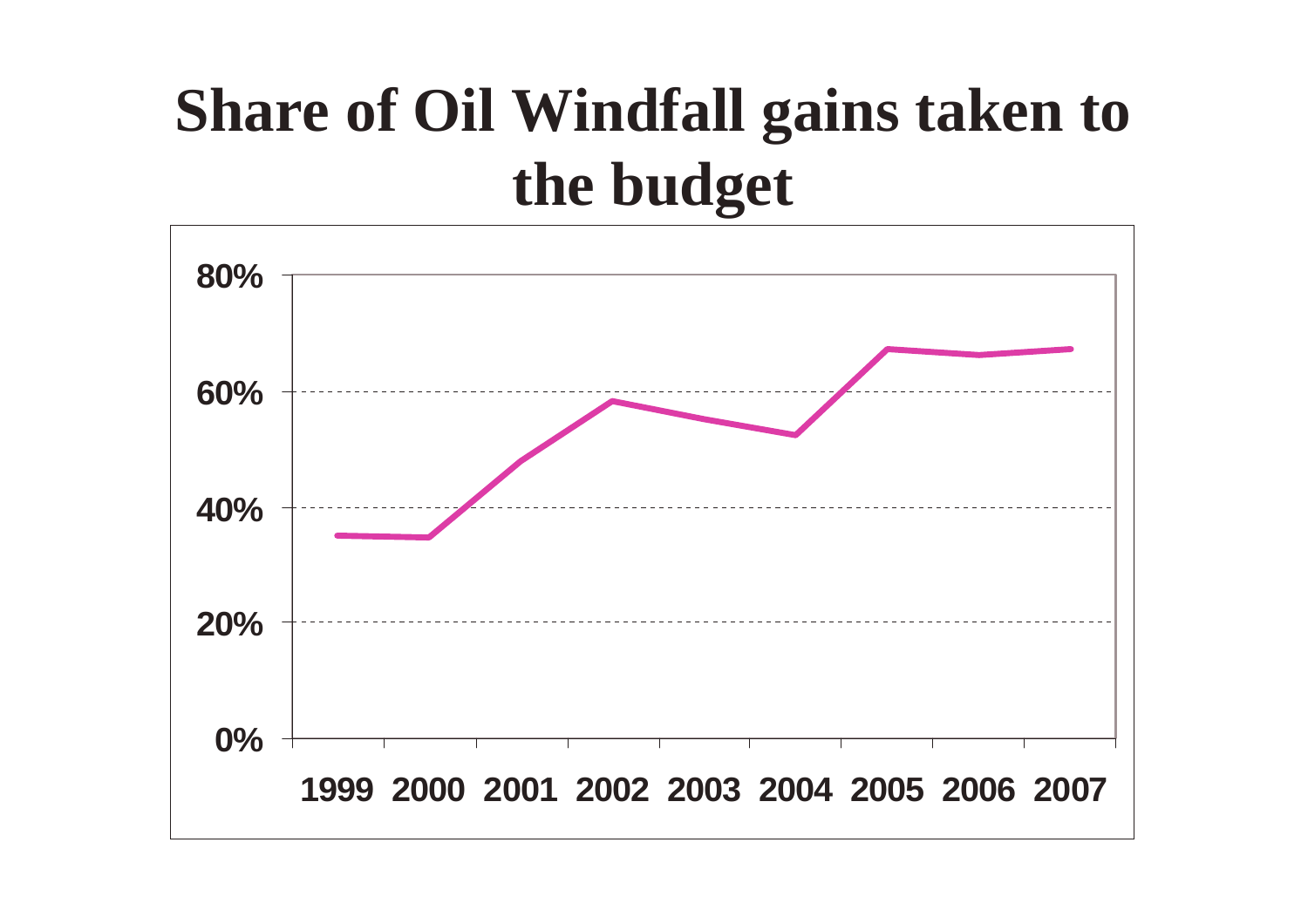### **Oil Fiscal Revenues in % of Oil GDP**

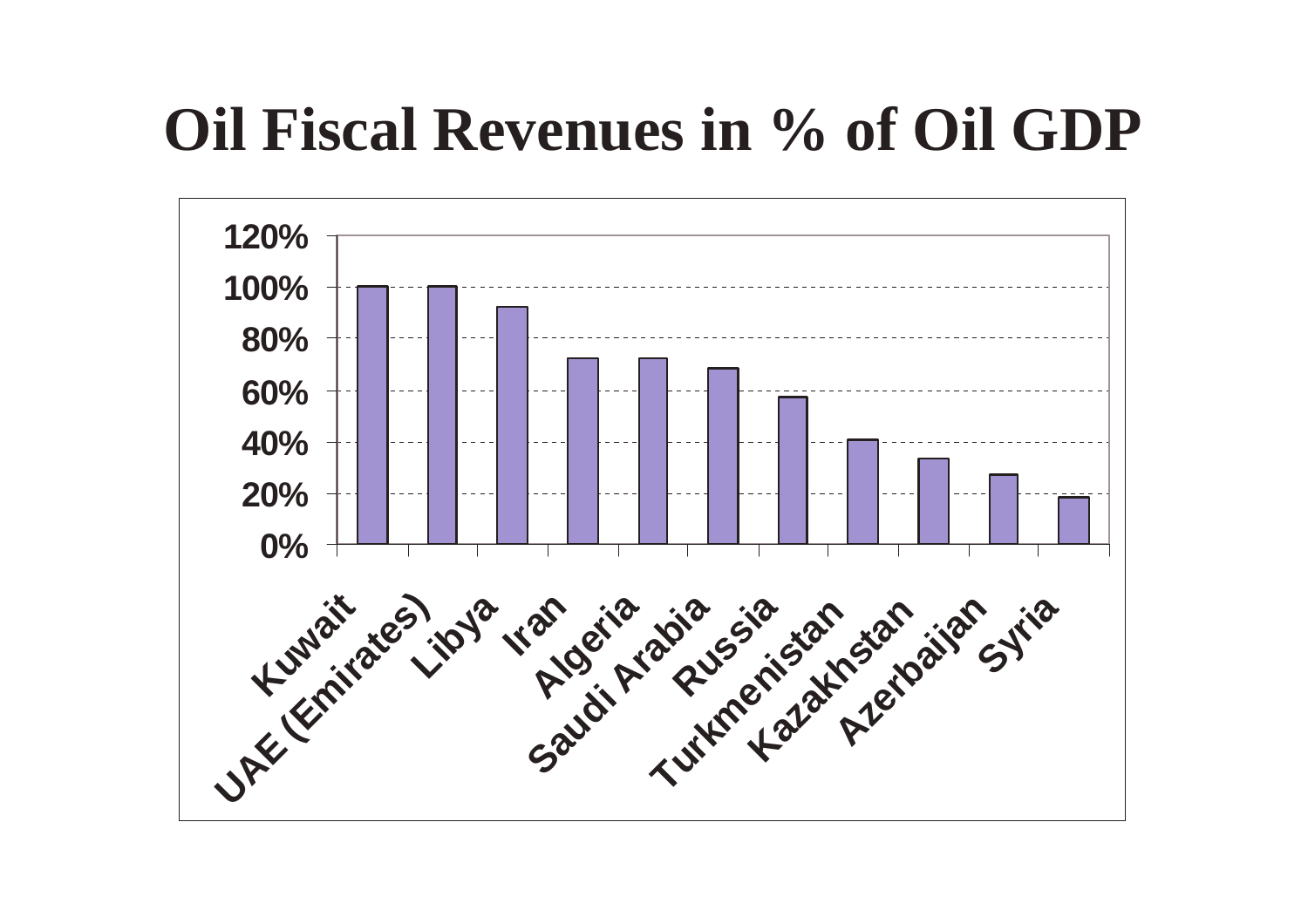#### **Natural Rent Raised to Budget (% GDP)**

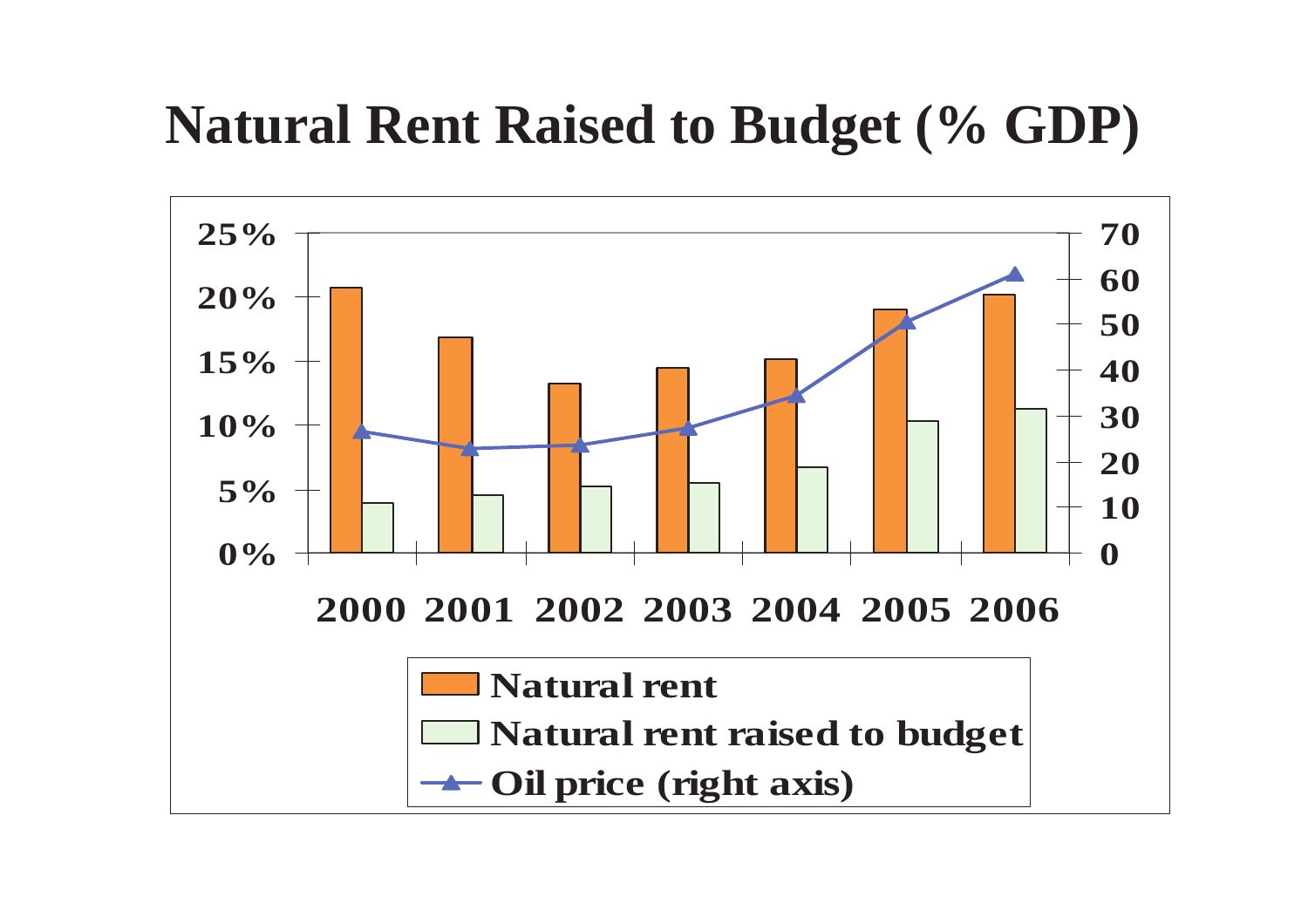#### **General Government Budget Parameters (in % of non-oil GDP)**

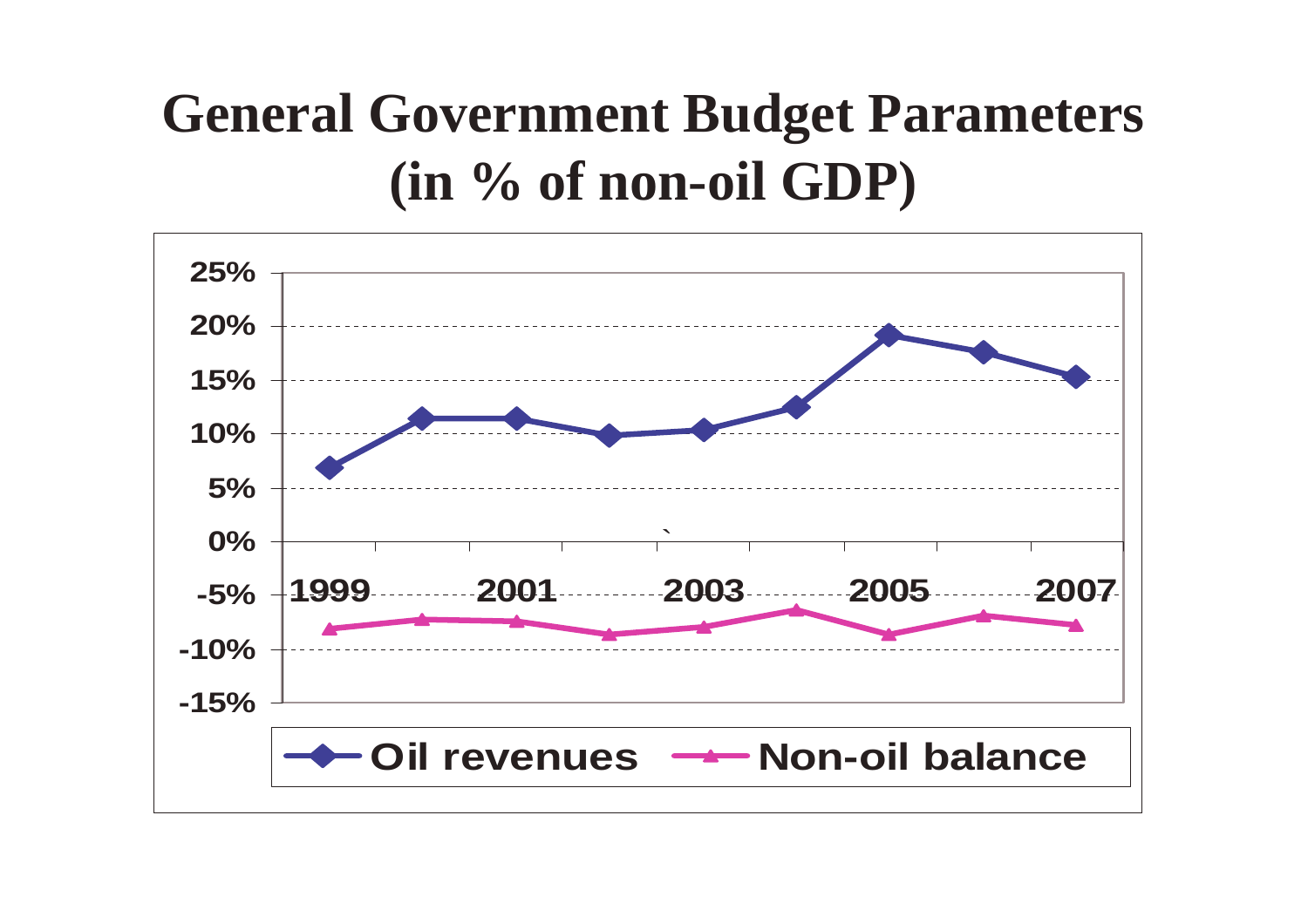### **Non-Oil Balance in % of Oil GDP**

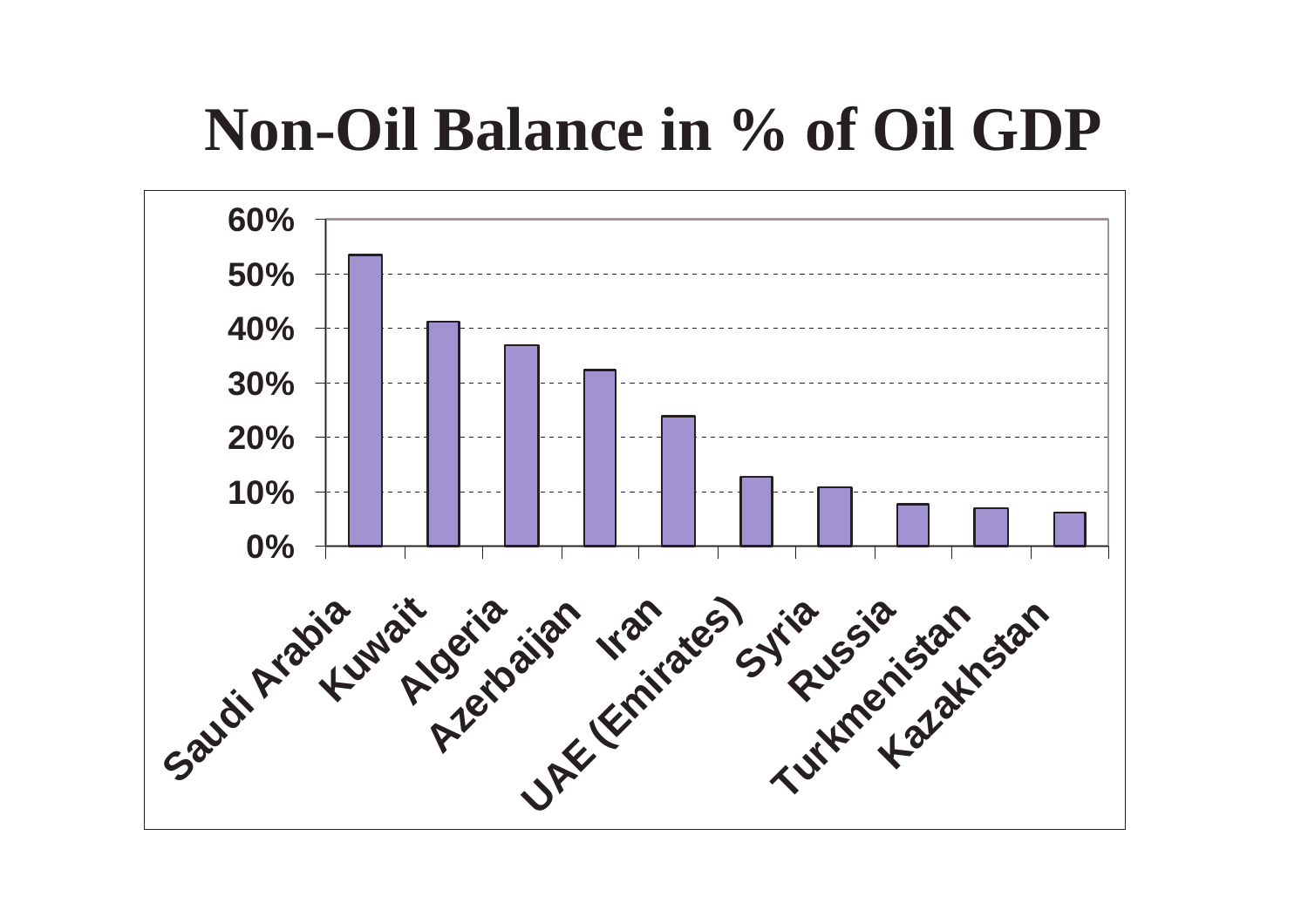#### **Actual and Break-Even Oil Price**

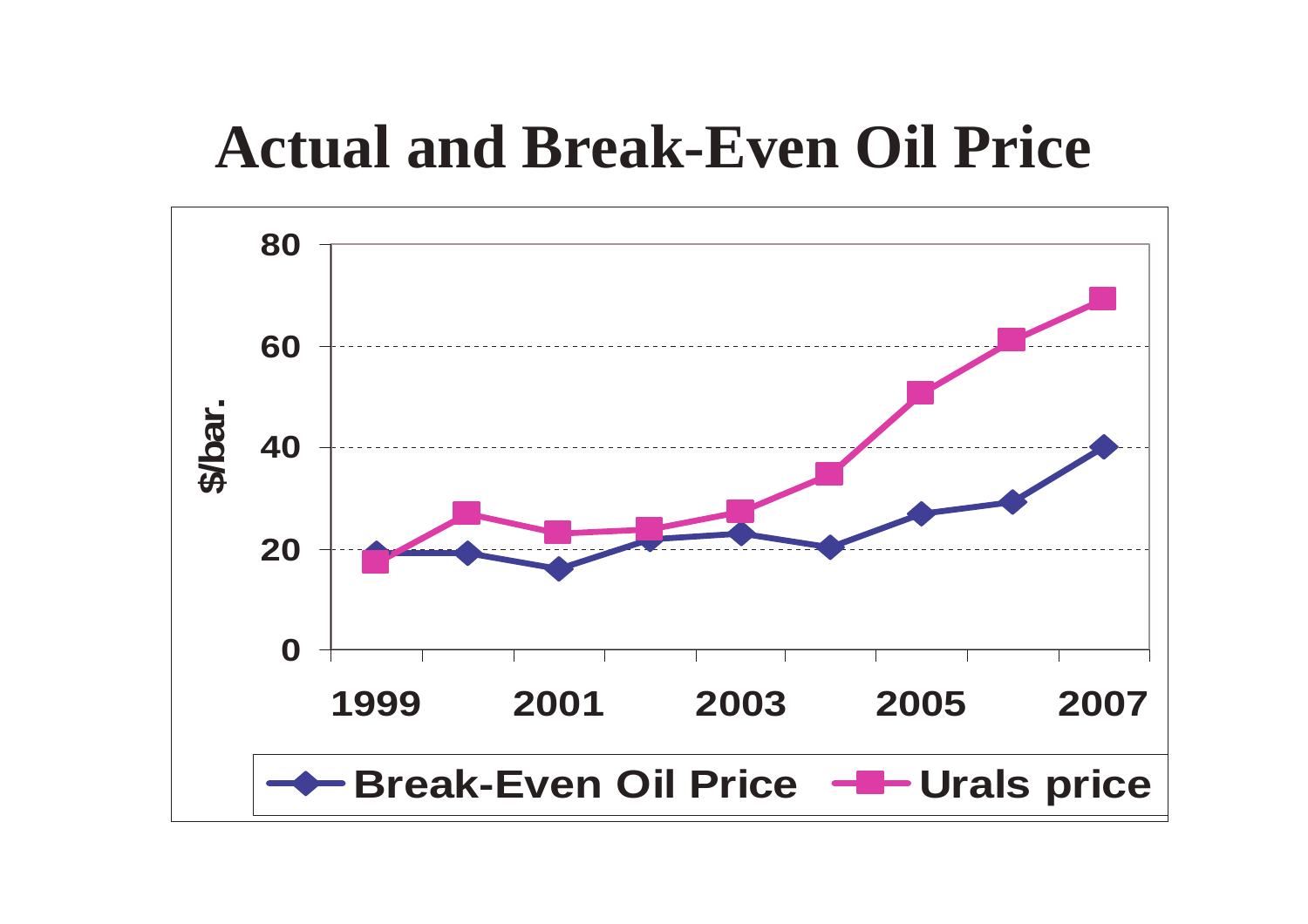### **Estimated Performance of Stabilization Fund**

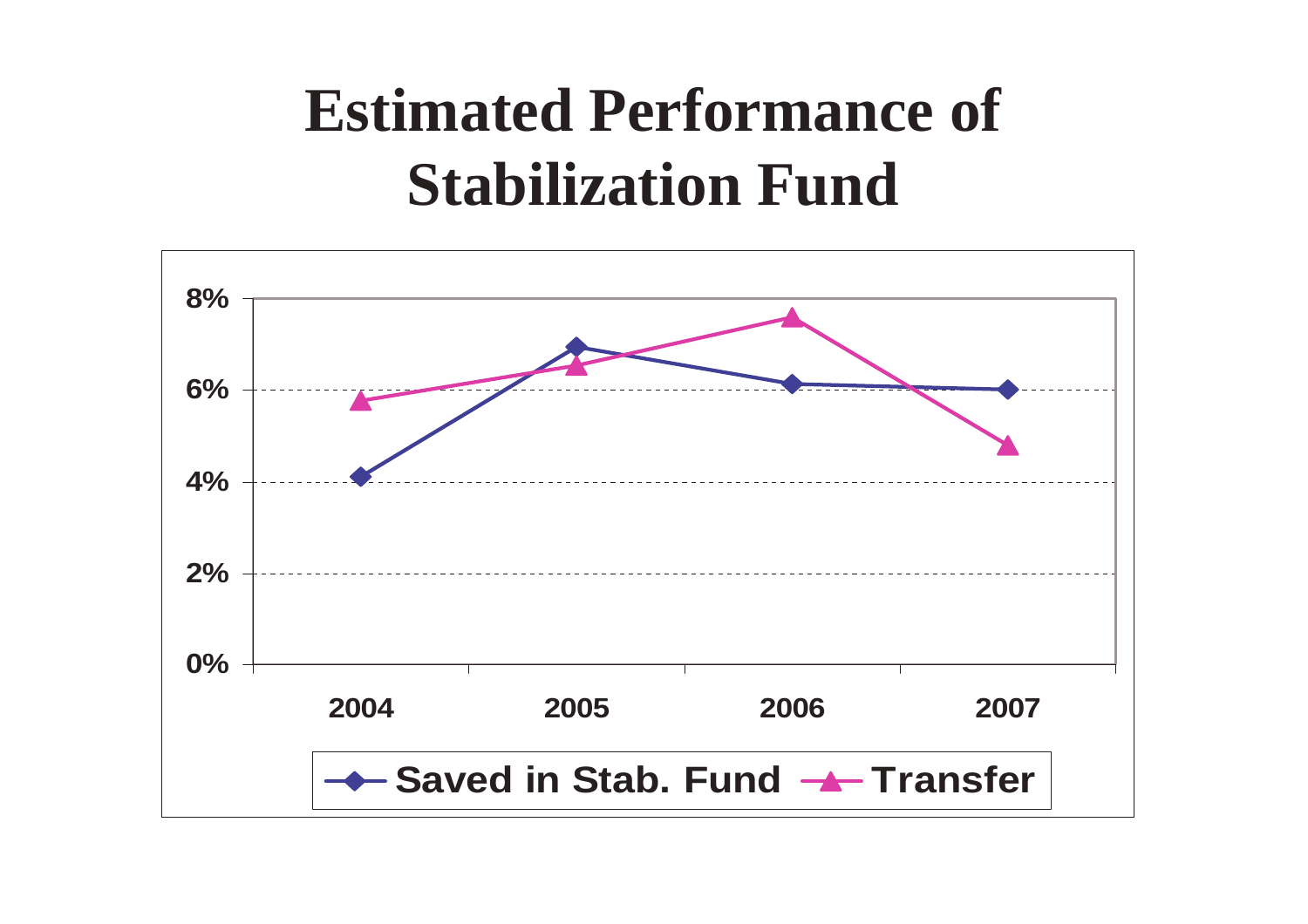# **Iran. Expenditure equation 1**

| <b>Variable</b>                              | Design.     | <b>Coeffici-</b><br>ent | Std.<br><b>Error</b> | t-Statistic | Prob.            |
|----------------------------------------------|-------------|-------------------------|----------------------|-------------|------------------|
| <b>Constant</b>                              | $\mathbf C$ | -48603                  | 5647                 | $-8.6$      | $\boldsymbol{0}$ |
| <b>Lagged expenditure</b>                    | $Ex(-1)$    | 0.189                   | 0.064                | 2.9         | 0.007            |
| <b>Oil revenues</b>                          | <b>RO</b>   | 7.062                   | 0.747                | 9.5         | $\boldsymbol{0}$ |
| <b>Revenues related to</b><br>non-oil growth | <b>RG</b>   | 1.774                   | 0.196                | 9.1         | $\boldsymbol{0}$ |
| <b>Residual revenues</b>                     | <b>RR</b>   | 0.751                   | 0.072                | 10.4        | $\boldsymbol{0}$ |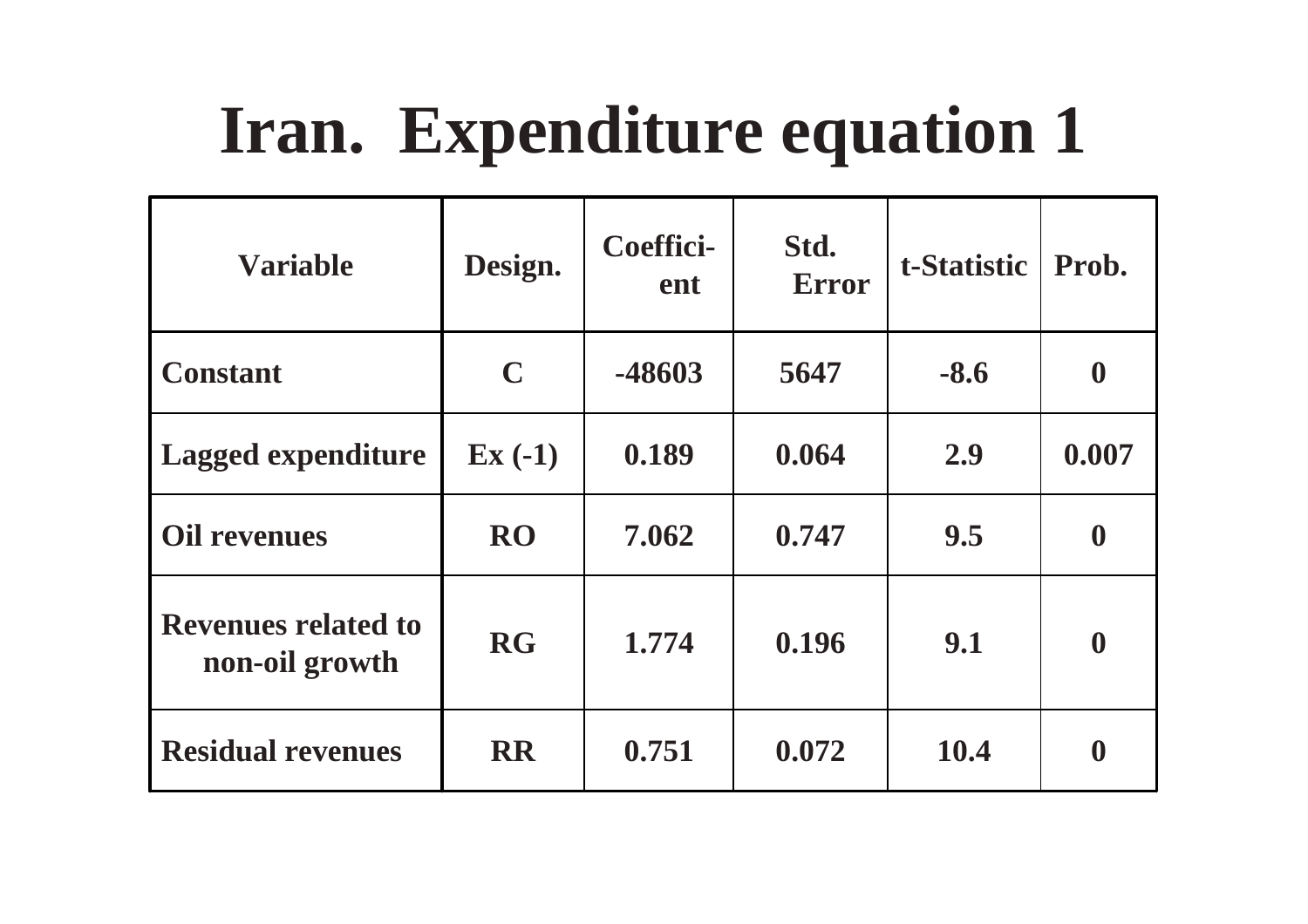# **Iran. Expenditure equation 2**

| <b>Variable</b>                            | Design.           | Coeffi-<br>cient | Std.<br><b>Error</b> | t-Statistic | Prob.            |
|--------------------------------------------|-------------------|------------------|----------------------|-------------|------------------|
| <b>Constant</b>                            | $\mathbf C$       | 3234             | <b>1500</b>          | 2.2         | 0.04             |
| <b>Lagged expenditure</b>                  | $\mathbf{Ex}(-1)$ | 0.189            | 0.064                | 2.9         | 0.007            |
| <b>Oil price</b>                           | ${\bf P}$         | 0.487            | 0.052                | 9.5         | $\boldsymbol{0}$ |
| <b>GDP</b> not explained<br>with oil price | G/P               | 0.17             | 0.048                | 3.5         | 0.001            |
| <b>Residual revenues</b>                   | <b>RR</b>         | 0.751            | 0.072                | 10.4        | $\boldsymbol{0}$ |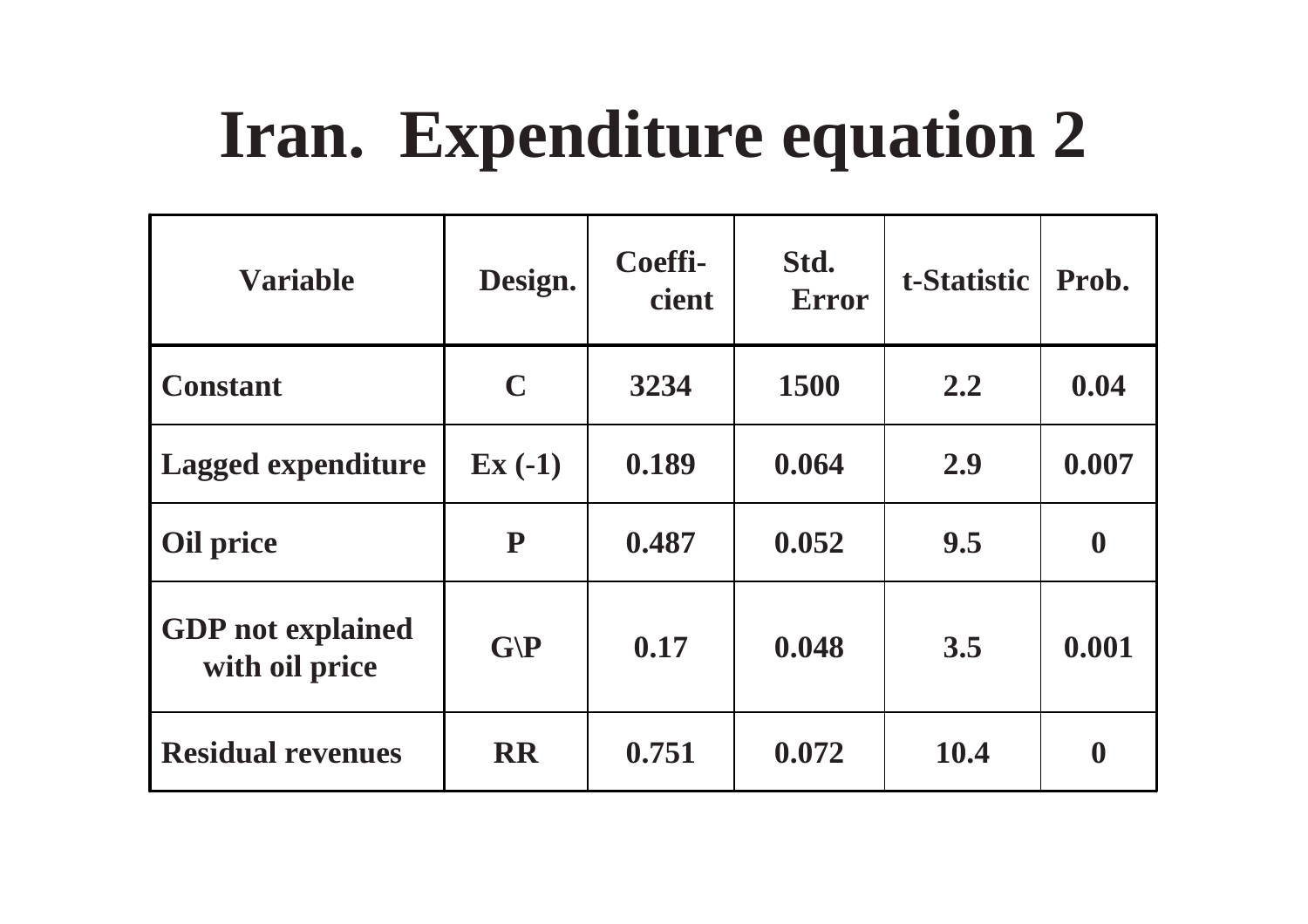### **Venezuela. Expenditure equation 1**

| <b>Variable</b>            | Design.           | Coeffi-<br>cient | Std.<br><b>Error</b> | t-Statistic | Prob. |
|----------------------------|-------------------|------------------|----------------------|-------------|-------|
|                            | $\mathbf C$       |                  |                      |             |       |
| <b>Constant</b>            |                   | 18.2             | 364.5                | 0.1         | 0.966 |
|                            | $\mathbf{Ex}(-1)$ |                  |                      |             |       |
| <b>Lagged expenditure</b>  |                   | $-0.085$         | 0.171                | $-0.5$      | 0.622 |
|                            | <b>RO</b>         |                  |                      |             |       |
| <b>Oil revenues</b>        |                   | 1.021            | 0.528                | 1.9         | 0.065 |
|                            | <b>RG</b>         |                  |                      |             |       |
| <b>Revenues related to</b> |                   |                  |                      |             |       |
| non-oil growth             |                   | 1.189            | 0.297                | 4           | 0.001 |
|                            | <b>RR</b>         |                  |                      |             |       |
| <b>Residual revenues</b>   |                   | 0.644            | 0.178                | 3.6         | 0.001 |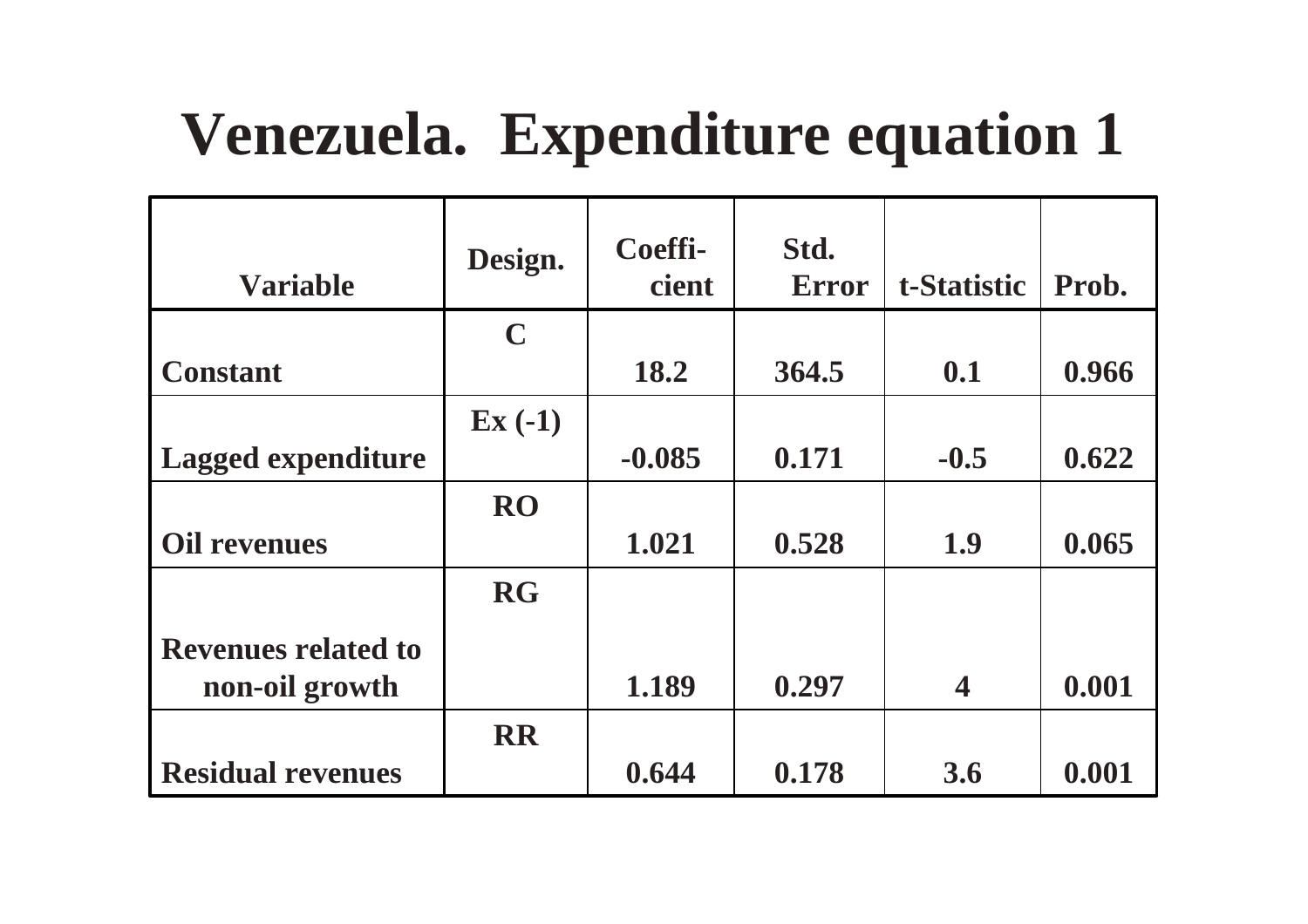## **Venezuela. Expenditure equation 2**

| Variable                                   | Design.         | Coeffi-<br>cient | Std.<br>Error | t-Statistic | Prob. |
|--------------------------------------------|-----------------|------------------|---------------|-------------|-------|
| Constant                                   | $\mathcal{C}$   | $-30.6$          | 364.2         | $-0.1$      | 0.934 |
| Lagged<br>expenditure                      | $Ex(-1)$        | $-0.085$         | 0.171         | $-0.5$      | 0.622 |
| Oil price                                  | P               | 108              | 55.9          | 1.9         | 0.065 |
| <b>GDP</b> not explained<br>with oil price | $G\backslash P$ | 0.227            | 0.066         | 3.4         | 0.002 |
| <b>Residual revenues</b>                   | <b>RR</b>       | 0.644            | 0.178         | 3.6         | 0.001 |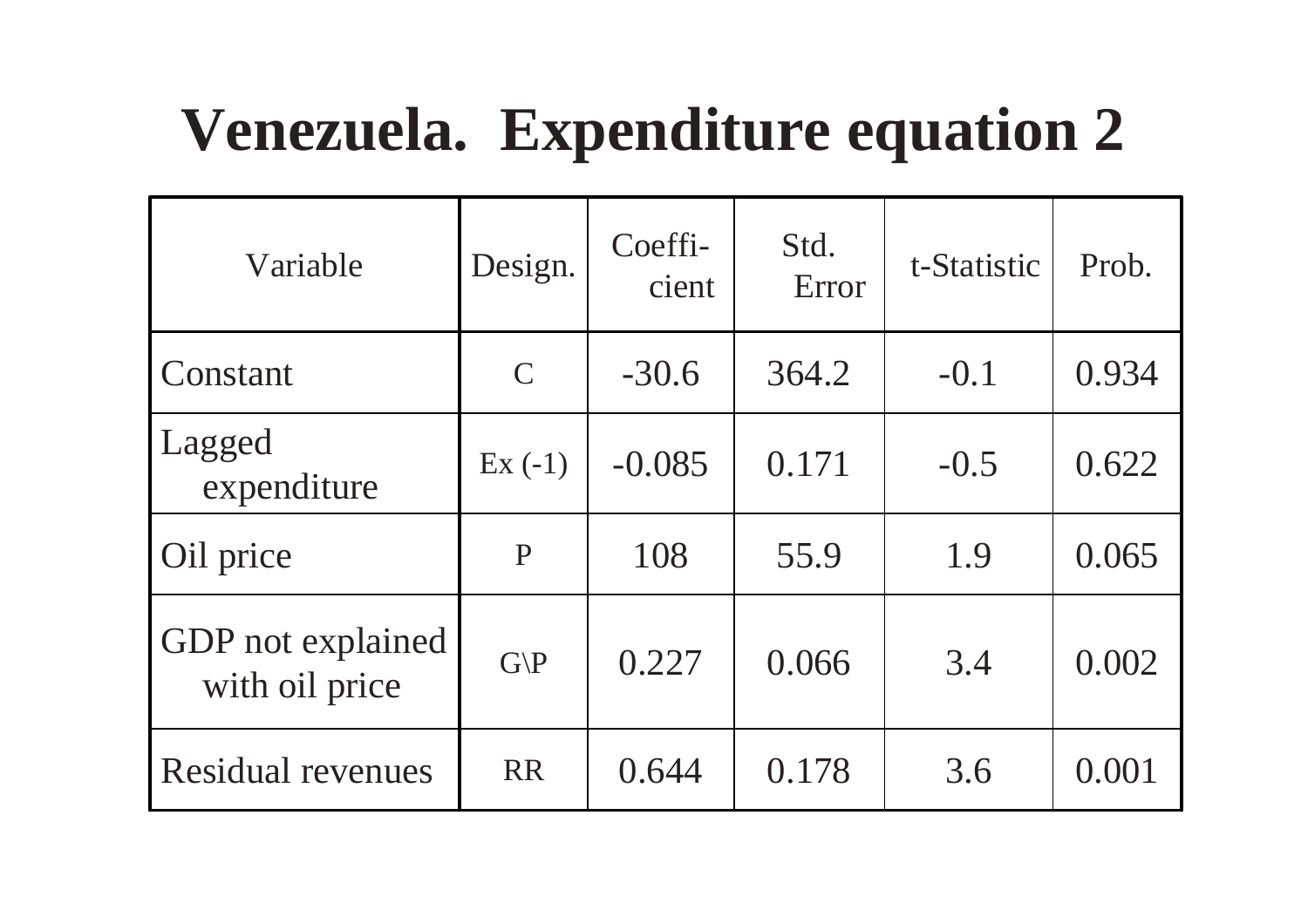# **Norway. Expenditure equation 1**

| <b>Variable</b>                              | Design.           | Coeffi-<br><b>cient</b> | Std.<br><b>Error</b> | t-Statistic | Prob. |
|----------------------------------------------|-------------------|-------------------------|----------------------|-------------|-------|
| <b>Constant</b>                              | $\mathbf C$       | 8917                    | 21618                | 0.4         | 0.689 |
| <b>Lagged</b><br>expenditure                 | $\mathbf{Ex}(-1)$ | 0.624                   | 0.345                | 1.8         | 0.101 |
| <b>Oil revenues</b>                          | <b>RO</b>         | $-2.07$                 | 5.107                | $-0.4$      | 0.694 |
| <b>Revenues related to</b><br>non-oil growth | <b>RG</b>         | $-0.018$                | 0.483                | $-0.04$     | 0.971 |
| <b>Residual revenues</b>                     | <b>RR</b>         | 0.102                   | 0.398                | 0.3         | 0.803 |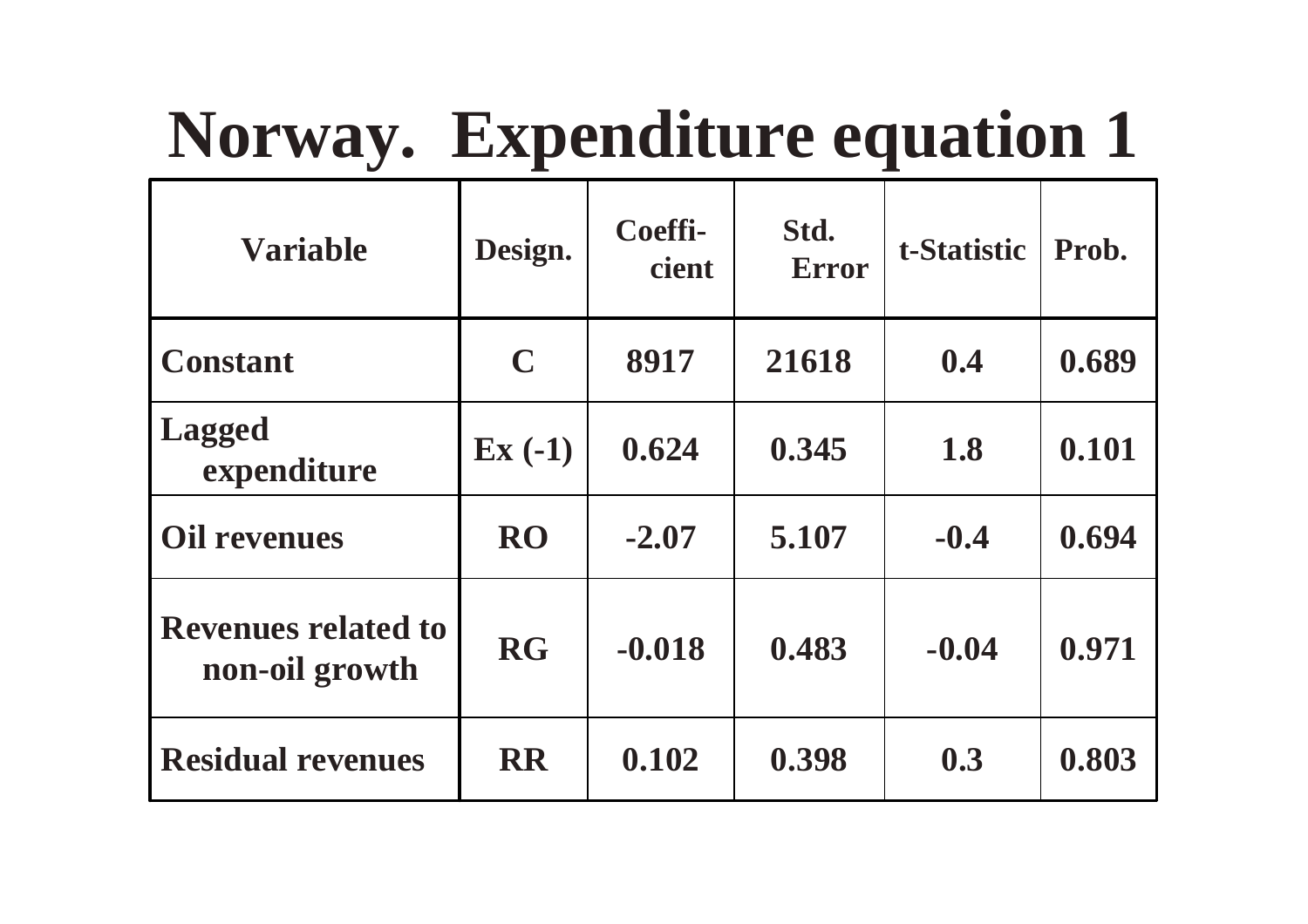# **Norway. Expenditure equation 2**

| <b>Variable</b>                            | <b>Designat</b><br>ion | <b>Coefficie</b><br>nt | Std.<br><b>Error</b> | $t-$<br><b>Statis</b><br>tic | Prob. |
|--------------------------------------------|------------------------|------------------------|----------------------|------------------------------|-------|
| <b>Constant</b>                            | $\mathbf C$            | 812                    | 655                  | 1.2                          | 0.243 |
| <b>Lagged expenditure</b>                  | $\mathbf{Ex}(-1)$      | 0.624                  | 0.345                | 1.8                          | 0.101 |
| <b>Oil price</b>                           | ${\bf P}$              | $-2.997$               | 7.402                | $-0.4$                       | 0.694 |
| <b>GDP</b> not explained<br>with oil price | G/P                    | 12.9                   | 14.124               | 0.9                          | 0.383 |
| <b>Residual revenues</b>                   | <b>RR</b>              | 0.102                  | 0.398                | 0.3                          | 0.803 |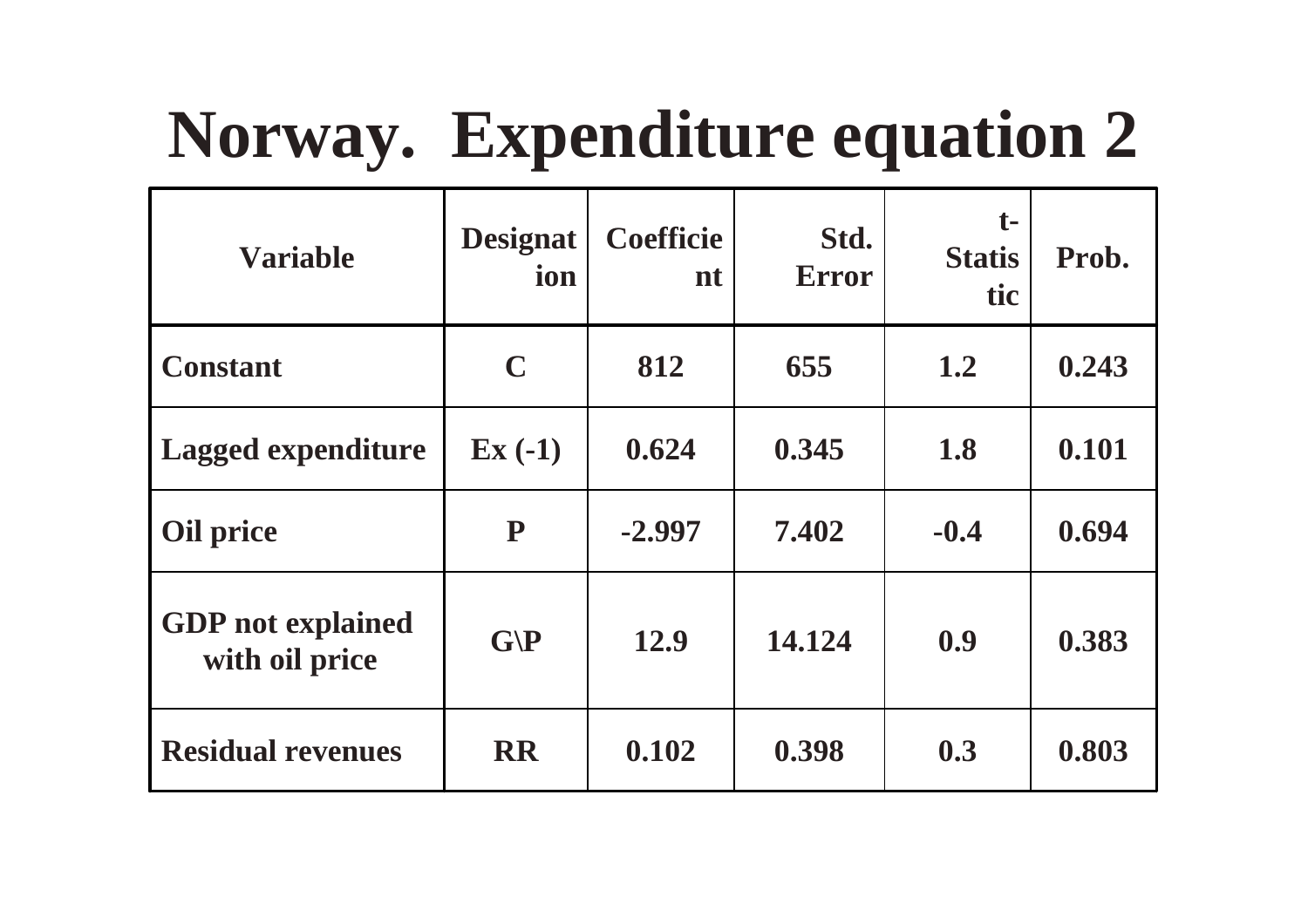# **Russia. Expenditure equation 1**

| <b>Variable</b>                              | Design.           | Coeffi-<br><b>cient</b> | Std.<br><b>Error</b> | t-Statistic | Prob. |
|----------------------------------------------|-------------------|-------------------------|----------------------|-------------|-------|
| <b>Constant</b>                              | $\mathbf C$       | $-6248$                 | 1397                 | $-4.5$      | 0.004 |
| <b>Lagged expenditure</b>                    | $\mathbf{Ex}(-1)$ | 0.105                   | 0.198                | 0.5         | 0.613 |
| <b>Oil revenues</b>                          | <b>RO</b>         | 15.186                  | 3.415                | 4.4         | 0.004 |
| <b>Revenues related to</b><br>non-oil growth | <b>RG</b>         | 7.307                   | 1.543                | 4.7         | 0.003 |
| <b>Residual revenues</b>                     | <b>RR</b>         | 0.813                   | 0.307                | 2.6         | 0.038 |